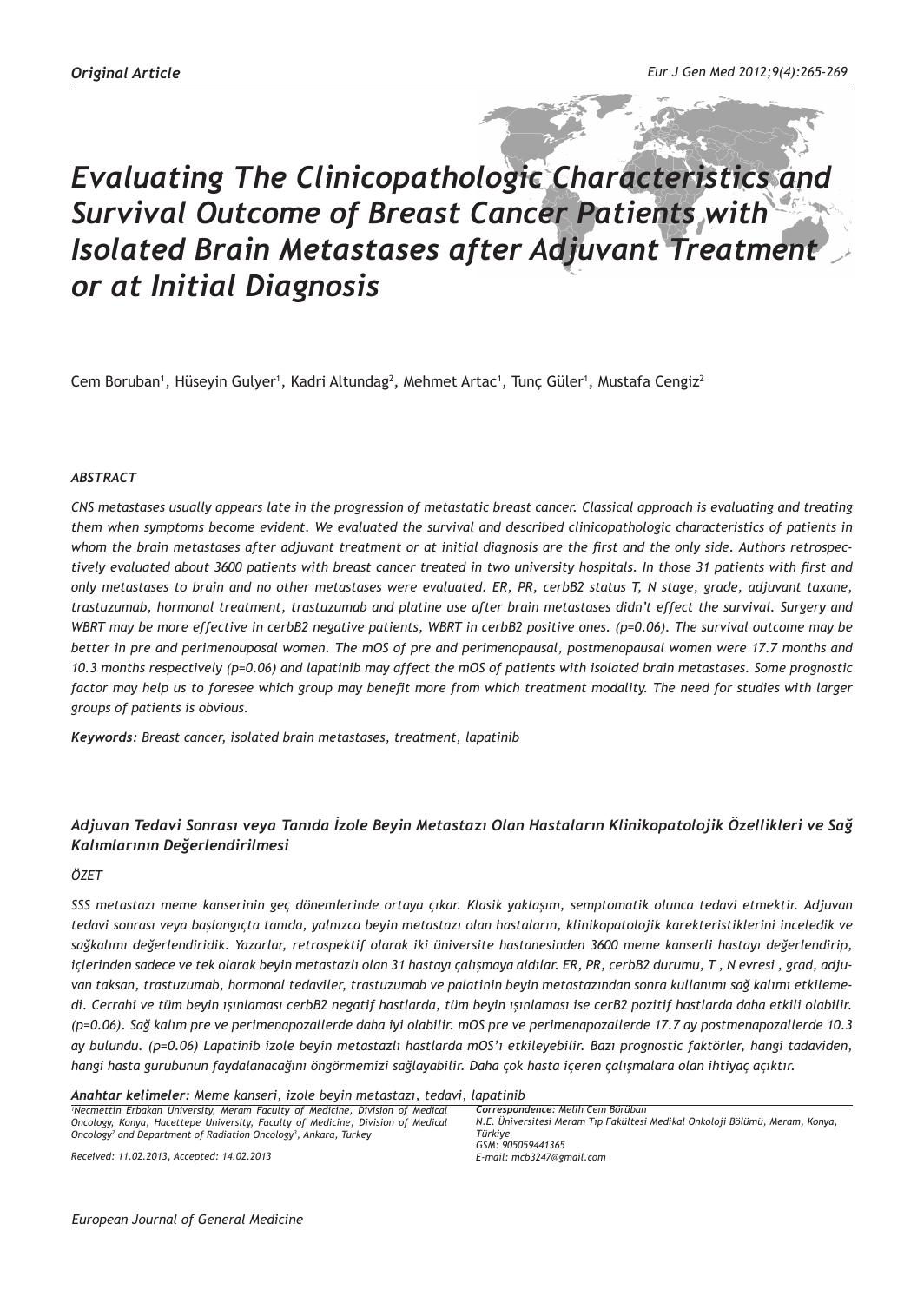# **INTRODUCTION**

CNS metastases usually appears late in the progression of metastatic breast cancer and 1 and 2-year survival rates of only 20% and <2%, respectively (1, 2), Despite the poor prognosis associated with symptomatic CNS metastasis, most patients finally die of systemic disease progression.

In the era of more efficacious chemotherapeutic and targeted agents for metastatic breast cancer, control of systemic disease has brought the problem that the incidence of CNS metastasis may increase (3,4). Until now, all data we have only indicates that over all survival is same between the metastatic breast cancer patients whose brain metastases were diagnosed early without symptoms or lately when they are symptomatic. One of the compelling questions is if early diagnosis of cranial metastases effects the survival of patients if the brain is the first and only metastatic side after adjuvant treatment or at the initial diagnosis. And second question is 'Is better survival possible ıf we treat a patient with early diagnosed brain metastases with current new treatment modalities like targeted therapies and radiosurgery, or surgery with whole brain radiotherapy.

 In this study we tried to answer these questions in a very rare group of patients selected from breast cancer data's of two cancer centers.

# **MATERIAL and METHODS**

We have examined about 3600 patients with breast cancer treated in two university hospitals (Meram faculty of medicine hospital and Hacettepe faculty of medicine hospital) between years 2000 and 2012 In those 31 patients with first metastases to brain and no other metastases after adjuvant treatment or at initial diagnosis of breast cancer were evaluated considering treatment modalities like chemotherapy, targeted therapy, hormonal therapy, either in adjuvant setting or after metastases, surgery with whole brain radiotherapy (WBRT) , radiosurgery or conventional whole brain radiotherapy and mPFS and mOS , ostrogen receptor (ER), progesterone receptor (PR) and c-erb2 status were compared in all groups.

## **Statistical analysis**

Data's were analyzed with SPSS 16.0 for Windows Evaluation Version (IBM Corporation, Armonk, NY, USA) İn addition to descriptive analysis like standard devia-

tion. Median OS were calculated with the Kaplan-Meier test and the differences between groups were evaluated with the Log Rank test.

## **RESULTS**

31 patients with first metastases to brain and no other metastases after adjuvant treatment or at initial diagnosis of breast cancer were evaluated. 14 patients 45.2% were pre-perimenouposal and 17 of patients 54.8% were postmenopausal. İn patients 12 38.7% were cerbB2 3+ and 19 of them 61.3% were cerbB2 – and 14 patients %45.25 were ER+ and 17 patients 54.8% were ER -. 16 patients 51.6% were found to be PR+ and 15 48.4% were PR-. 22 patients had adjuvant taxane, 15 patients had adjuvant hormonal therapy and 6 of them had adjuvant trastuzumab while 3 of them had trastuzumab, 14 had platine and 5 had lapatinib after brain metastases. Ten of these 30 patients were treated with surgery and WBRT and cyber-knife or gamma knife on progression. (Group 1) The other 20 patients were treated with WBRT alone. (Group 2)

We could not show significant effect of adjuvant taxane, hormonal therapy and trastuzumab on survival of patients. Also we could not find a significant change on survival of patients, due to trastuzumab and platin administration after brain metastases. But lapatinib administration after metastases showed a significant survival advantage. Five patients were administered lapatinib (mOS 41.8 months) and 23 patients weren't (mOS 16 months) p= 0.02 (Table 1).

Median overall PFS was 8.9 months. Median PFS of group 1 and 2 were 9.1 and 8.6 months (95% confidence interval). There wasn't significant difference between two groups (p=0.3) (Table-1). mOS after the diagnosis of brain metastases were found as 17.7 and 13.6 months respectively but the difference weren't significant (p= 0.2) (Table 2). We couldn't find statistically significant mOS difference between ER and PR receptor positive and negative patients. mOS of ER positive and negative patients were 16 and 17,2 months ( $p= 0.7$ ) and PR positive and negative patients were 10 and 17.7 moths respectively (p= 0.1). mPFS and mOS of cerbB2 positive and negative patients were 8.6 and 6.1 moths (p=0.7) and 17 .3 and 16 months respectively (p=0.9) (Table 3).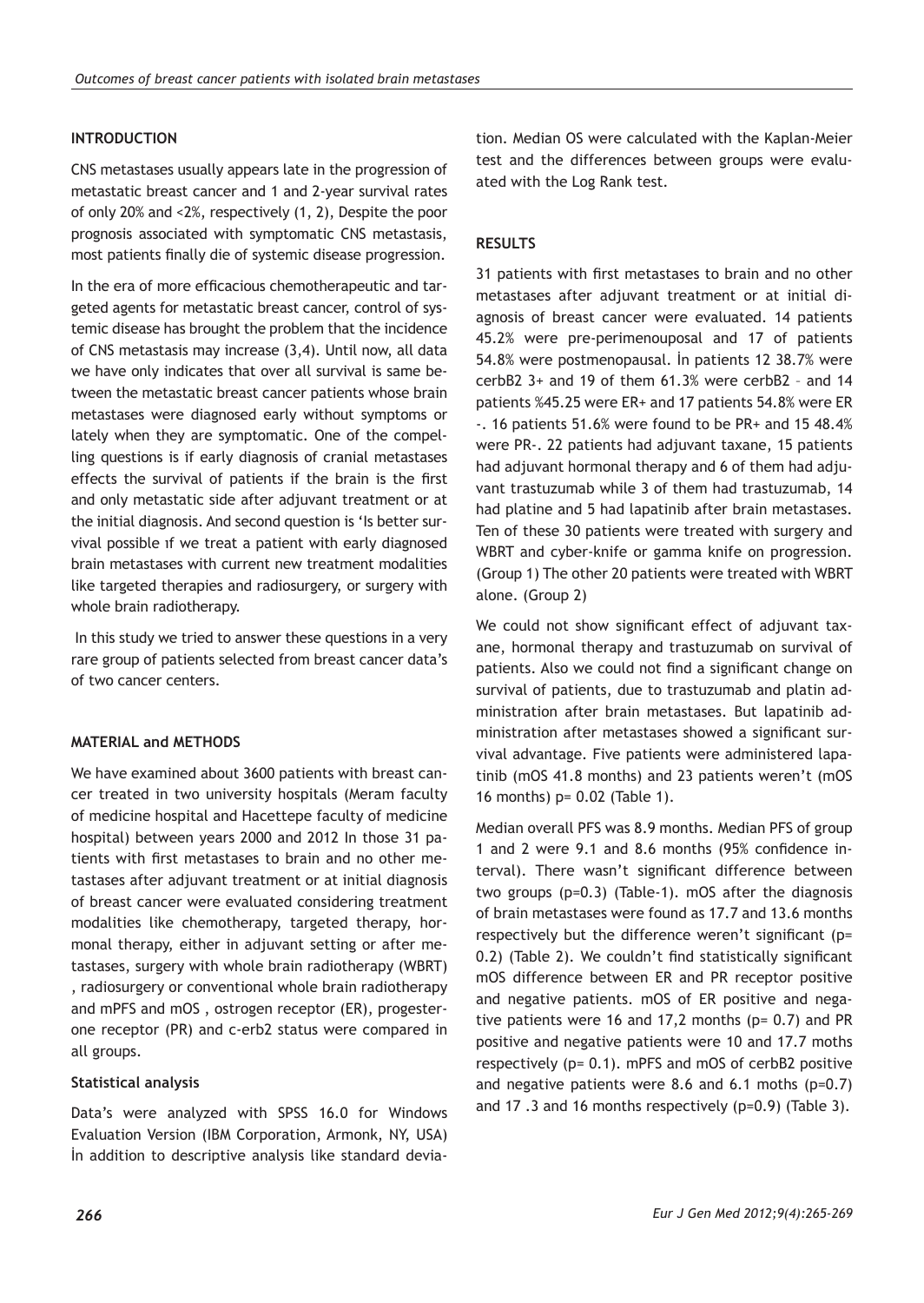| Chemo-targeted therapy       | Variable  | $\mathsf{n}$ | No of events         | Median survival<br>mounth | 95%CI.%                       | p value |
|------------------------------|-----------|--------------|----------------------|---------------------------|-------------------------------|---------|
| Adjuvant Taxane              | Yes<br>No | 22<br>6      | 18<br>3              | 17<br>10                  | $15 - 19.6$<br>$1.9 - 18.6$   | 0.2     |
| Adjuvant hormonal therapy    | Yes<br>No | 15<br>12     | 11<br>9              | 17.3<br>17.2              | $7.4 - 27.2$<br>$10.6 - 23.8$ | 0.5     |
| Adjuvant Trastuzumab         | Yes<br>No | 6<br>22      | $\overline{4}$<br>17 | 17.3<br>16                | $7.3 - 27.3$<br>$6.5 - 25.5$  | 0.6     |
| Trastuzumab after metastases | Yes<br>No | 3<br>25      | $\overline{2}$<br>19 | 18.6<br>13.6              | $16.5 - 20.8$<br>$5.4 - 21.7$ | 0.1     |
| Platine after metastases     | Yes<br>No | 14<br>14     | 10<br>11             | 17.3<br>16                | $1.6 - 33$<br>$7.6 - 24.4$    | 0.7     |
| Lapatinib after metastases   | Yes<br>No | 5<br>23      | 2<br>19              | 41.8<br>16                | $0 - 88.2$<br>$6.3 - 25.8$    | 0.02    |

*Table 1. The effect of chemo-targeted therapy on survival*

mPFS of group 1 in cerbB2 positive and negative patients were 8.9 and 14.8 months ( $p= 0.3$ ) and in group 2 patients 8.6 and 4.4 months (p= 0.1). Although the surgery with WBRT or cyber-knife or gamma-knife, seems like more effective in cerbB2 negative group and WBRT alone in cerbB2 positive group, the difference were statistically insignificant. mOS of group1 in cerbB2 positive and negative patients were 10.8 and 26.7 months  $(p= 0.1)$ and in group 2 17.3 and 10.3 months (p= 0.06). Although results couldn't reach statistically significance, surgery with WBRT and radiosurgery may be more effective in cerbB2 negative group and WBRT alone in cerbB2 positive group which also tented to be statistically significant. mOS for pre and postmenopausal women were 17 and 10 months. The difference was tended to be significant (p= 0.06).

### **DISCUSSION**

CNS metastases are not considered to be a common follow-up parameter in patients with breast carcinoma ıf the patient isn't symptomatic. Several prognostic factors associated with this type of disease recurrence have been identified. It was shown that CNS metastases tend to develop in younger patients who have higher T stage and with more aggressive tumor histology. Many clinical and autopsy data shows that the median age of patients who develop CNS metastases is 5 years younger than that of patients whose disease is metastatic to other sites (5). Pestalozzi et al. (6) were also able to define risk factors for CNS metastases, but they could not show any group at enough risk to justify routine screening for occult CNS metastases. Miller et al. (7) investigated whether cranial metastases in breast cancer patients occult or symptomatic, have an impact on impaired survival. According to the their data occult CNS metastases

| Variable  | n  | No of events | Median survival<br>mounths | 95%CI,%      | p value |
|-----------|----|--------------|----------------------------|--------------|---------|
| $cerbB2+$ |    |              | 10.8                       | $5.7 - 18$   | 0.1     |
| $cerbB2-$ |    | 4            | 26.7                       | $8.4 - 45$   |         |
| $cerbB2+$ |    |              | 17.3                       | $9.4 - 30.2$ | 0.06    |
| $cerbB2-$ | 11 | Q            | 10.3                       | $5.7 - 15.2$ |         |
|           |    |              |                            |              |         |

*Table 2. The effect of cerbB2 status on the outcome of treatment modalities*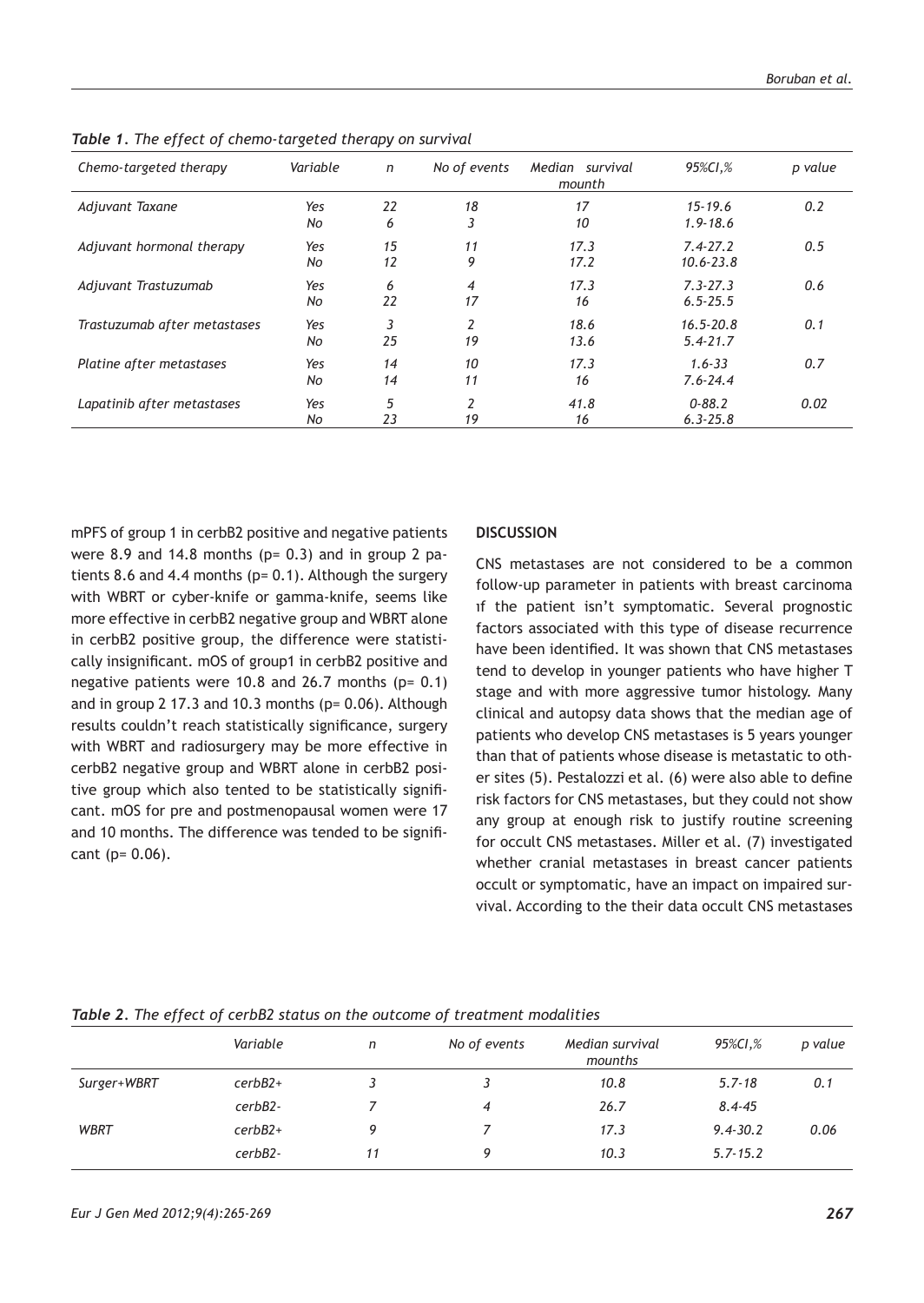|                                 | Variable                                                             | $\mathsf{n}$             | No of events                                     | Median<br>survival<br>mounths       | 95%CI,%                                                     | p value |
|---------------------------------|----------------------------------------------------------------------|--------------------------|--------------------------------------------------|-------------------------------------|-------------------------------------------------------------|---------|
| Menopausal status               | Pre-peri<br>Post                                                     | 13<br>15                 | 11<br>12                                         | 17.7<br>10.3                        | 14.9-20.5<br>$3.5 - 17$                                     | 0.06    |
| Grade                           | 1<br>$\overline{c}$<br>$\overline{3}$                                | $\mathbf{1}$<br>10<br>13 | 1<br>9<br>11                                     | 6<br>17.7<br>7.1                    | $16.6 - 18.8$<br>$0 - 20.8$                                 | 0.2     |
| Estrogen receptor               | Positive<br>Negative                                                 | 11<br>17                 | 9<br>14                                          | 16<br>17.2                          | $2.8 - 29.2$<br>$4.09 - 30.3$                               | 0.7     |
| Progesterone receptor           | Positive<br>Negative                                                 | 14<br>14                 | 12<br>11                                         | 10.3<br>17.7                        | $4 - 16.5$<br>$16.4 - 19$                                   | 0.1     |
| CerbB2                          | $3+$<br>Negative                                                     | 12<br>19                 | 10<br>13                                         | 17.3<br>16                          | $0 - 34$<br>$7.5 - 24.6$                                    | 0.9     |
| Brain met treatment<br>modality | Surgery+WBRT<br><b>WBRT</b>                                          | 10<br>18                 | $\overline{7}$<br>16                             | 17.7<br>13.6                        | $0 - 37.6$<br>$2.5 - 24.6$                                  | 0.2     |
| T stage                         | Tx<br>T1<br>T <sub>2</sub><br>T <sub>3</sub><br>T4                   | 2<br>2<br>12<br>7<br>5   | 2<br>$\overline{2}$<br>11<br>4<br>$\overline{4}$ | 4.4<br>1.3<br>16.06<br>41.8<br>17.3 | $5.4 - 26.7$<br>$4.5 - 79.1$<br>$5.8 - 28.8$                | 0.06    |
| N stage                         | N <sub>0</sub><br>N <sub>1</sub><br>N <sub>2</sub><br>N <sub>3</sub> | 7<br>6<br>5<br>10        | 4<br>5<br>5<br>9                                 | 19.9<br>18<br>14.2<br>14.1          | $3.8 - 16.7$<br>$17.1 - 17.5$<br>$0.4 - 21.2$<br>$0 - 25.1$ | 0.8     |

*Table 3. Overall survival comparisons from diagnosis of central nervous system metastases* 

were found to be relatively common, but they showed that impact of treating occult CNS disease on survival in patients with progressive systemic metastases was uncertain. But still the compelling question is if there are no systemic metastases except for the brain metastases 'does the treatment modality of cranial metastases effect the survival of patients? ' There are only a few pathfinder studies on this issue. DiStefeno et al in 1979 (1) and patchell et al in 1990 (8) showed that surgery plus RT offers better outcome compared with RT alone in isolated brain metastases. Finding the answer of this question isn't so easy because in study by Pestalozzi et al, they showed in 9524 patients that overall, CNS was a component of first recurrence in 1.3% of patients (126 of 9524). In ten years the incidence were found to be 1% for her2 – and 2.7% for Her2+ disease (6). That is why the patient population of this study is so rare.

 We couldn't find significant effect of adjuvant chemotherapy, hormonal therapy or trastuzumab on survival after brain metastases. Also trastuzumab and platins in

metastatic setting didn't effect the survival, patients who were administered lapatinib after they were diagnosed with brain metastases, live longer than the patients who weren't. This date is consistent with data of Cetin et al (9). They showed that median progression free survival of patients who received lapatinib and and capecitabine was 7 months (95% confidence interval (CI) 5–9), with a median overall survival of 13 months (95% Cl 9–17). mOS in our date look longer than expected. It may be due to a patient who lived longer than normal and due to the limited number of patients evaluated in this subgroup.

In our study like the previous guiding studies surgery and WBRT has better survival out comes (mPFS 8.1 vs. 9.1 months and mOS 17.7 vs 13.6 months). But the results could not reach the statistical significance, probably due to the limited umber of patients. Altundag et al found that only age at diagnosis and ER status were associated significantly with overall survival in the multivariate analysis in patients with breast cancer brain metastases (10). Although, ER, PR positivity are known to be good prognostic factors, it seems like they don't have signifi